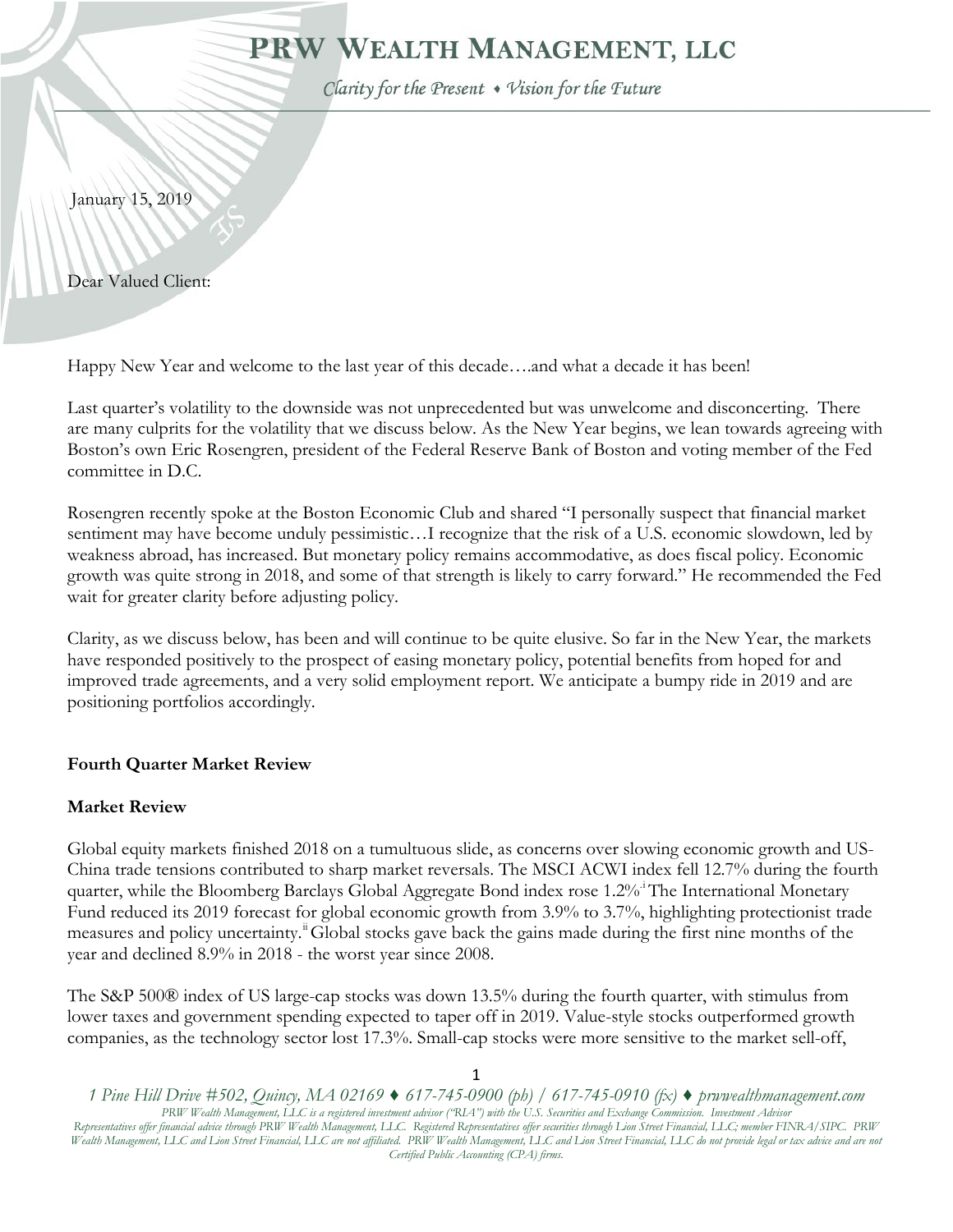declining 20.2%. Energy stocks were also weak performers, down 23.8% on lower oil prices. Defensive and income sectors were more resilient, including utilities (+1.4%), real estate (-3.8%), and consumer staples (-5.2%). Overall, US large-cap stocks dropped 4.4% for the full year 2018.

The MSCI ACWI ex-US index of international stocks declined 11.4% for the quarter, with less favorable results from developed regions. Japan (-14.2%) continued to see low inflation readings with global trade tensions expected to hurt exports. Europe (-12.7%) was weighed down by weaker economic data as Germany's economy contracted in the third quarter. Emerging markets fell 7.4% but benefited from gains in Brazil (+13.6) and India (+2.5%). China declined 10.7% during the quarter and 18.8% for the year on worries over rising debt and slower growth. Overall, International Developed Country stocks fell 13.6% for the year while Emerging Market Stocks fell 14.3%.

In fixed income, the Bloomberg Barclays US Aggregate Bond index returned 1.6% in the fourth quarter but finished flat for the year  $(+0.0\%)$ . Government bonds  $(+2.5\%)$  outperformed other sectors during the quarter as investors sought safer havens. Longer maturity bonds also benefited as the 10-year Treasury yield declined from 3.05% to 2.69%. Corporate bonds were sensitive to the declines in stocks, particularly high yield (-4.5%), as credit spreads widened. International bonds (+0.9%) rose as central banks maintained low rate policies and as the Japanese yen appreciated versus the US dollar.



## 2018 Q4 Index Returns

### **Economic Highlights**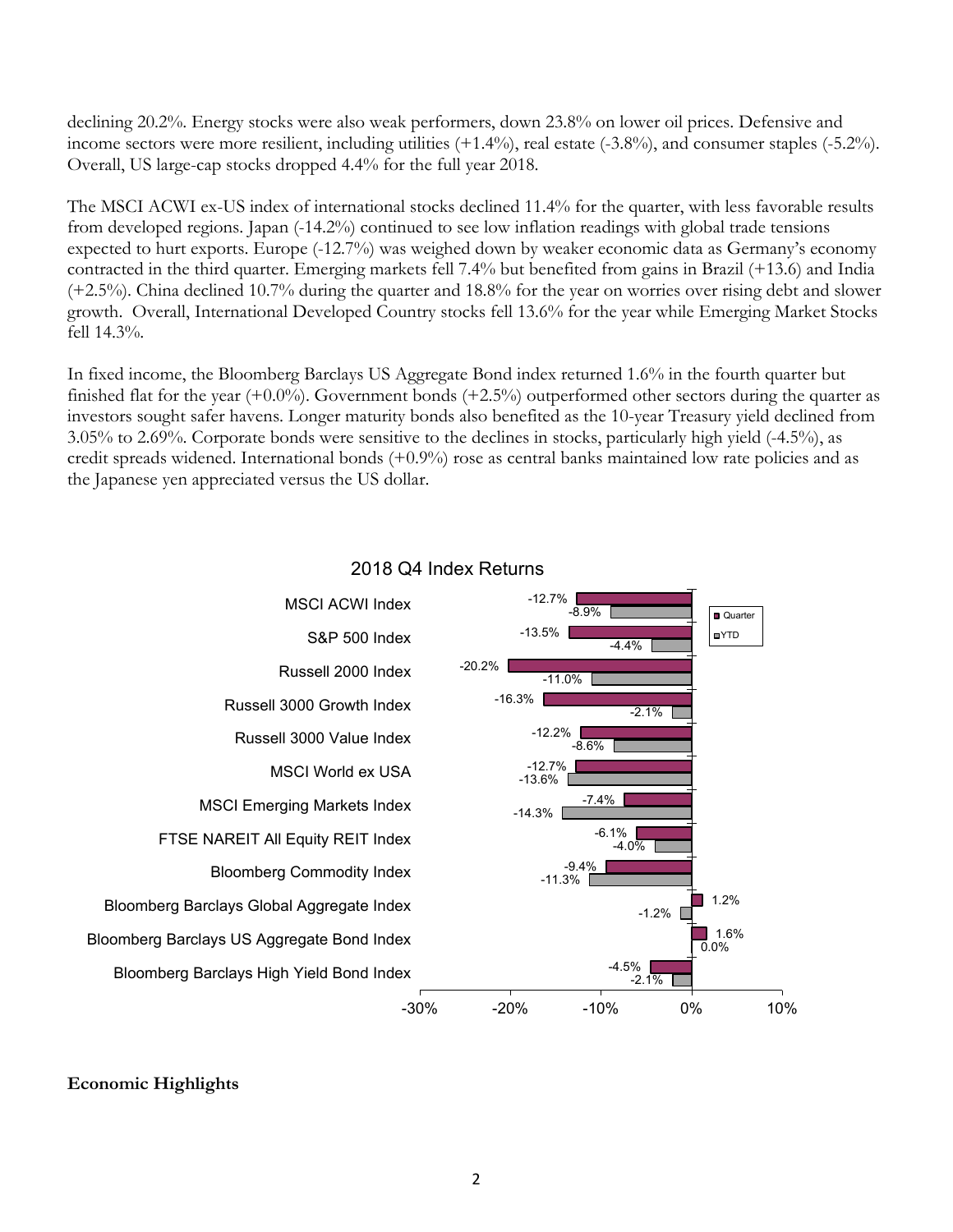US economic growth was 3.4% for the third quarter, down from the 4.2% gross domestic product (GDP) reading in the second quarter. The Federal Reserve Bank of Atlanta forecast that GDP slowed to 2.6% in the fourth quarter, with economic reports indicating slowing demand due to trade frictions.<sup>[iii](#page-6-2)</sup> Despite this, the US economy remained on track to grow roughly 3% for 2018. Analysts expect corporate earnings to rise 11.4% (year-over-year) in the fourth quarter and 20.2% for the full year 2018. Expectations for 2019 are more muted with corporate earnings expected to grow  $7.4\%$ .<sup>[iv](#page-6-3)</sup> In particular, larger multi-national companies could see a negative impact due to trade tariffs and strength in the US dollar.

The Federal Reserve (Fed) continued to gradually increase rates, raising the new target range for federal funds to 2.25% - 2.50% at the December Federal Open Market Committee meeting. The Fed pointed to continued economic growth and strength in the labor market, with the unemployment rate at 3.9% in December. The Consumer Price Index inflation rate rose 2.2% for the 12-month period through November, as higher housing costs offset lower food prices. Core inflation (excluding food and energy) was also up 2.2%, with mixed results for energy prices.<sup>[v](#page-6-4)</sup>The Fed maintained its balanced outlook, projecting two rate increases for 2019.

### **Volatility and Uncertainty**

Volatility reared its ugly head in the fourth quarter, after being subdued for most of the year. The Chicago Board Options Exchange Market Volatility (VIX) index rose in October and again in December, peaking at 36.1 just prior to Christmas. Equity and fixed income markets could continue to experience sharp swings in performance looking ahead to 2019, with future Fed policy moves and the resolution of trade policy in focus. The bottom line is that the impressive return that the stock market has had and is expected to provide over the long-term is compensation for incurring uncertainty and risk.

In an attempt to put recent uncertainty and volatility into perspective, Mark Hulbert of Hulbert Financial digest cited the Economic Policy Uncertainty (EPU) Index, developed by Scott Baker of Northwestern University, Nick Bloom of Stanford University, and Steven Davis of the University of Chicago. The EPU reflects the frequency of news media references to economic policy uncertainty, the number of federal tax code provisions set to expire in future years, and the extent of forecaster disagreement over future inflation and federal government purchases. The chart below shows that we are currently just above the average uncertainty levels. The highest levels of the EPU came from late 2008 through 2012. During this time period, the market experienced one of its largest gains in decades.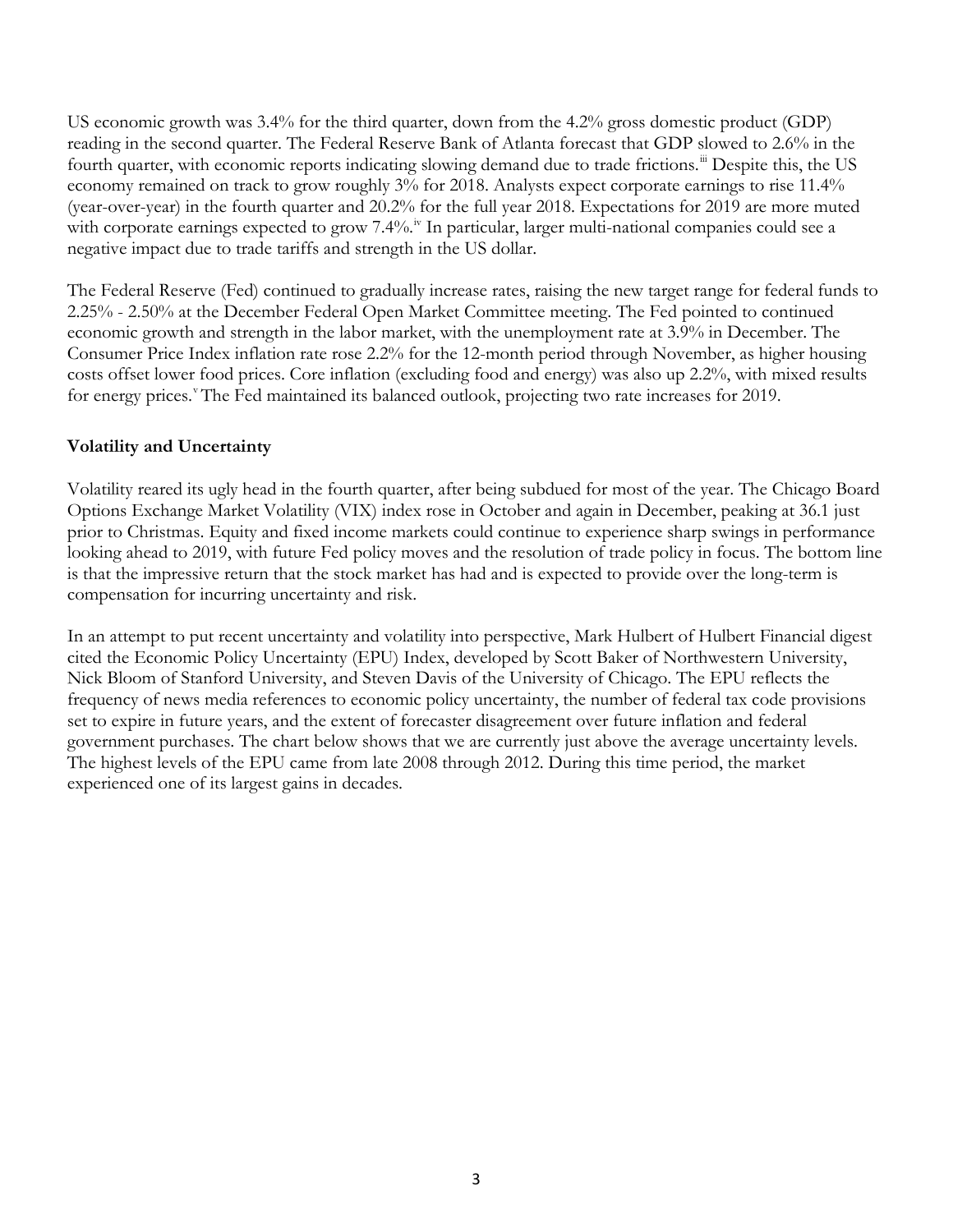

Market drops that accompany uncertainty can be sharp and quick. Intra-year declines are normal and are wellillustrated on the chart from JP Morgan below. The red dots represent the low points achieved at any point in the year while the gray bars illustrate the actual return achieved by the index (price only - dividends not included). As noted, the average intra-year drops for the 38 years ended 12/31/17 were -13.8% while returns were positive in 29 of those 38 years.



According to the Washington Post, intraday swings in stock prices of 1% or more totaled 110 in 2018 compared

Asset Management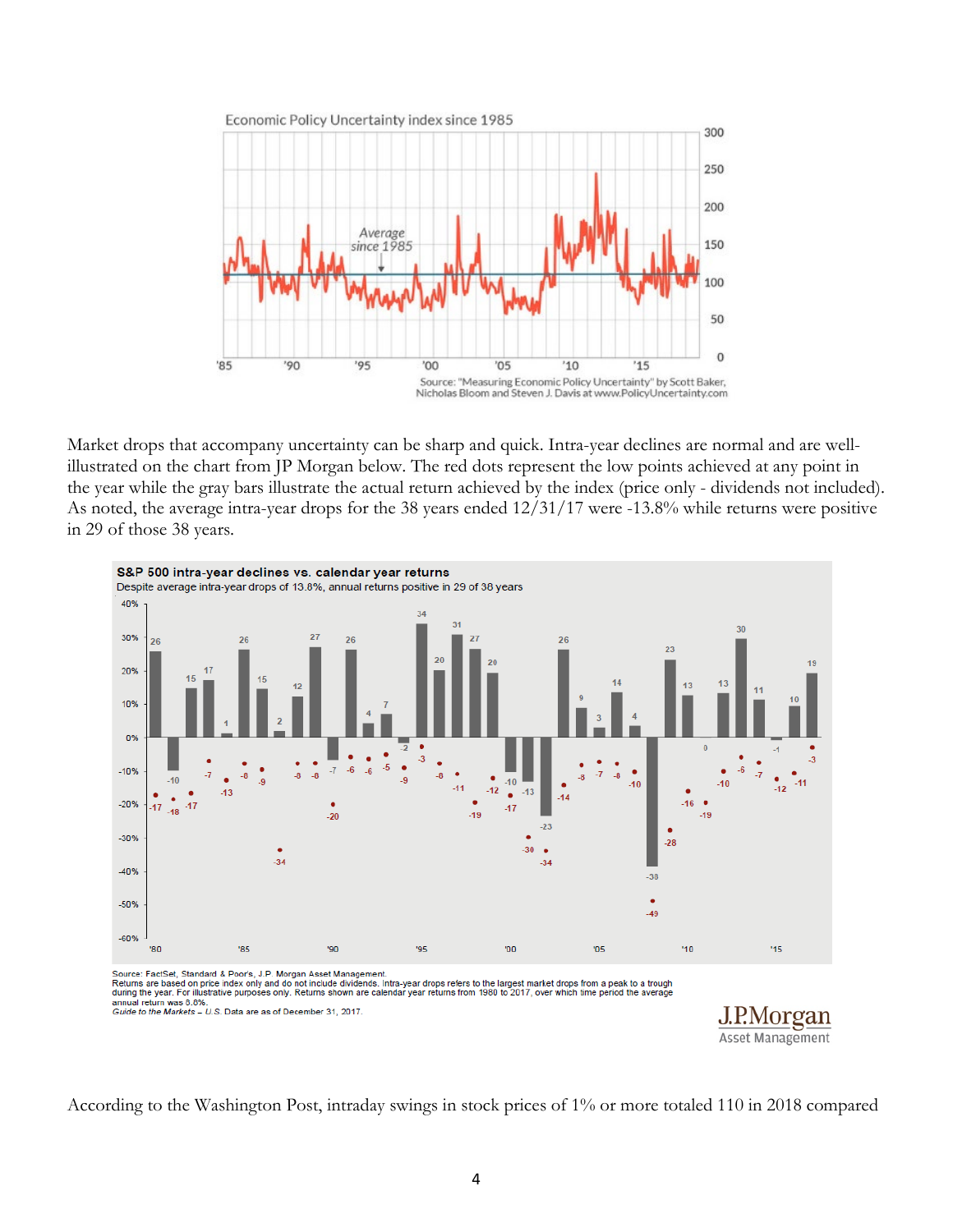with 10 in 2017. The average annual intraday swings since 1962 is 169 suggesting that we what we witnessed in 2018 is not abnormal. Volatility often begets more volatility. The instantaneous news cycle and algorithmic trading systems have taken some blame for the volatility, rightly so. We suggest that long-term investors look past the daily news and swings and focus instead on the long-term.

# **Outlook**

This quarter marked the eighth time the S&P 500 has experienced a greater than 15% intra-quarter decline since 1946.<sup>[vi](#page-6-5)</sup> Looking back at these periods, the market has on average rebounded in subsequent quarters. The S&P 500 has been down only once the following quarter (Q4 '08 to Q1 '09) and has never been lower two, four, or eight quarters later. The median gain following the down quarter was 23.5% over the next year. The S&P 500 declined 21.9% in the fourth quarter of 2008, but posted returns of 26.5% and 15.1%, respectively, in 2009 and 2010. While GDP growth slowed in Q4, the US economy is still expanding, and history supports maintaining core portfolio allocations with strategic exposure to stocks.

Volatility spikes do not portend bear markets as we illustrated above. We believe that the recent decline was a correction and not the sign of a recession. At some point, there will be a recession but the data at this time suggests that this inevitable event is not likely in 2019. Our thoughts are based on some of the data below:

- 1) The Federal Reserve remains accommodative and data dependent for future rate hikes. While this does not mean no more rate hikes, the timing is much more flexible than was expected just a few months ago.
- 2) Consumer spending remains strong and is still responsible for over 65% of GDP. With unemployment low, we anticipate that spending remains positive albeit slowing.
- 3) Corporate tax rate reform has put the U.S. on a more level playing field in the world while lower tariffs globally should help the U.S. economy.
- 4) Earnings, while not able to sustain the pace of 2018, are expected to be positive in 2019. The market price/earnings ratio at about 15X is not high on a historical basis.

On the flip side, we are wary of the items below as they continue to provide formidable headwinds:

- 1) The longest government shutdown in U.S. history will have a negative impact on GDP. Polarization in D.C. shows no signs of abating while the Mueller probe is likely to finish this quarter with the impact uncertain. Similarly, a divided Britain is struggling to finalize details of Brexit.
- 2) The impact of the "trade renegotiation" has been showing up in earnings and warnings. Until substantial progress is made, the markets will likely continue to react to the negative implications on company's results and planning. Recent reports show CFO optimism on the decline.
- 3) Global growth is slowing amidst a reduction in liquidity worldwide. Germany, a major European economic power, is seeing an unwelcome slowdown.
- 4) China's economy has faltered, with tariffs exacerbating this situation. Chinese leadership can stimulate the economy but how much and how effective they will be are worth watching.

We have adjusted our strategically developed portfolios to account for what we believe will be a more volatile but potentially rewarding year in the markets. Specifically, we have increased our allocation to alternative, volatility dampening assets, seized on several fixed income classes with reasonable yields and moderate risk, and focused on balancing the opportunity set in growth stocks with more defensive positioning in higher quality names. We continue to be globally diversified and believe that the strength of the U.S. dollar will moderate this year, which should help to reduce some of the headwinds that impacted international equity returns in 2018.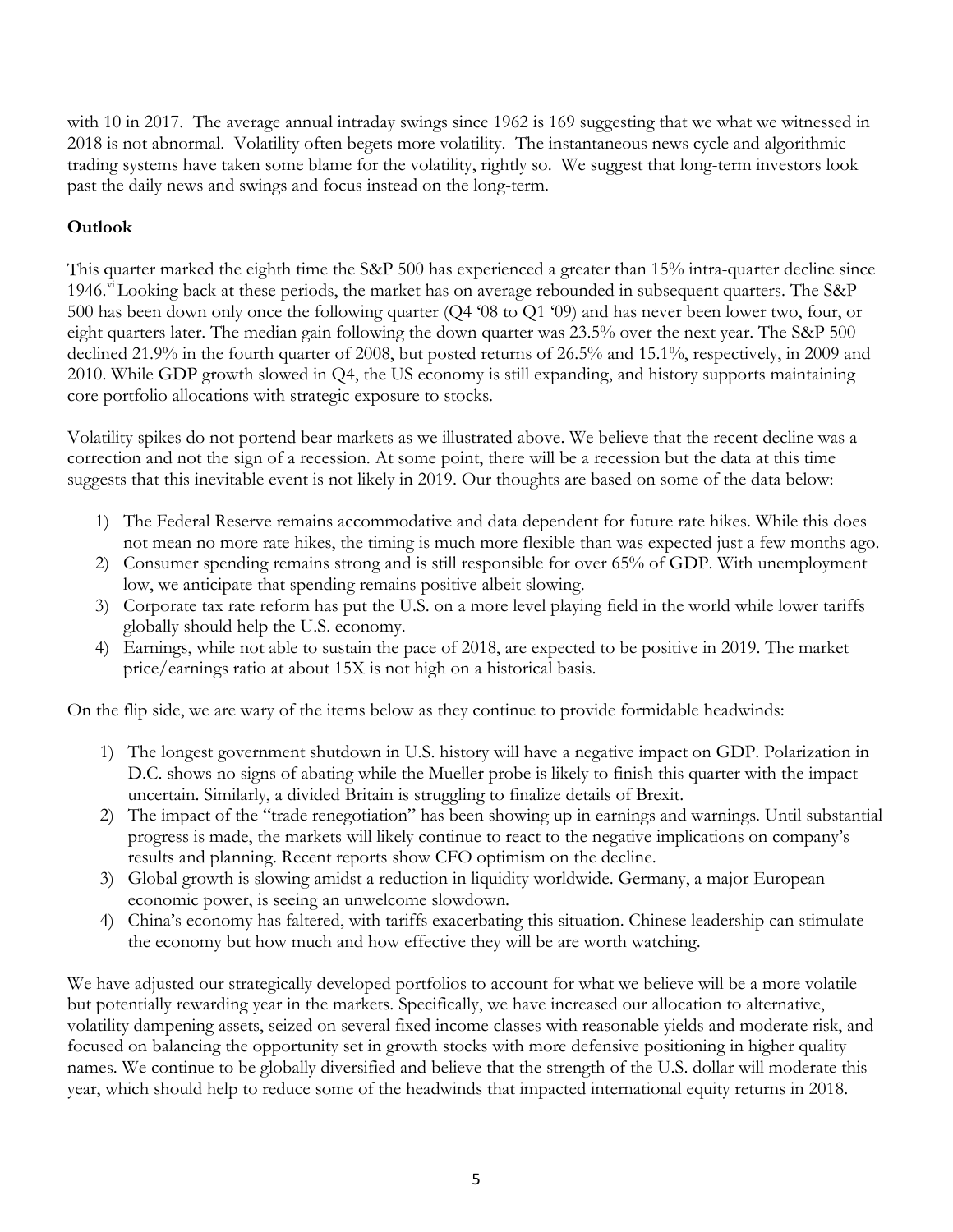Patience and flexibility define the Federal Reserve's approach in 2019. As we've pointed out in this letter, we believe that long-term investors must adopt a similar strategy.

#### **PRW Wealth Management News**

During the quarter, Elliot Herman contributed to a piece for Investor's Business Daily that discussed ways in which advisors can help the newly wealthy to make sense of their brand-new life:

<https://www.investors.com/news/management/financial-advisor-briefing/advisors-help-guide-newly-wealthy/>

He also participated in a video series created by Investopedia in which he discussed ways to manage through volatile times.

Elliot and Senior Wealth Advisor Chris Stone attended the 2018 Schwab Impact Conference, which was highlighted by appearances from former Federal Reserve Chair Janet Yellen and former White House Chief of Staff Andrew Card. The conference was filled with presentations from many of the top minds in the investment business. Thematically, the messaging suggested a slowing economy in 2019 but not a recession, with financial markets weighing in on earnings and political and economic activity as they play out.

Bill Payne was joined in Dallas by Estate & Wealth Management Counsel Janice Forgays and Director of Advanced Planning Ted Dziuba for Lion Street's Annual "Indaba" conference. A South African word describing the gathering of tribal leaders to share ideas about what is best for the community, this year's "Indaba" conference was full of best practices and idea-sharing from some of the industry's top wealth transfer experts and included a keynote speech by Bill regarding Multi-Family Offices.

We wish you and your family a very Happy and Healthy New Year. As always, please contact us if there have been any changes to your financial situation, your investment objectives, or your instructions concerning your account(s).

We look forward to seeing and working with you in the year ahead. Thank you.

Sincerely,

Rill

Nixe

William A. Payne Richard A. Renwick Elliot B. Herman

This material is for informational purposes only and not meant as Tax or Legal advice. Please consult with your tax or legal advisor regarding your personal situation. PRW Wealth Management LLC does not provide legal or tax advice. Some of this material is written by Assetmark Inc. and is provided with permission. The material is for informational purposes only. It represents an assessment of the market environment at a specific point in time and is not intended to be a forecast of future events, or a guarantee of future results. It is not guaranteed by PRW Wealth Management LLC for accuracy, does not purport to be complete and is not intended to be used as a primary basis for investment decisions. It should not be construed as advice meeting the particular investment needs of any investor. Neither the information presented nor any opinion expressed constitutes a solicitation for the purchase or sale of any security. The indices mentioned are unmanaged and can't be directly invested into. Past performance doesn't guarantee future results; one can't directly invest in an index; diversification doesn't protect against loss of principal. All investing involves risk, including the potential loss of principal; there is no guarantee that any investing strategy will be successful. Neither the information nor any opinion expressed herein constitutes a solicitation for purchase or sale of any securities, and should not be relied on as financial advice.